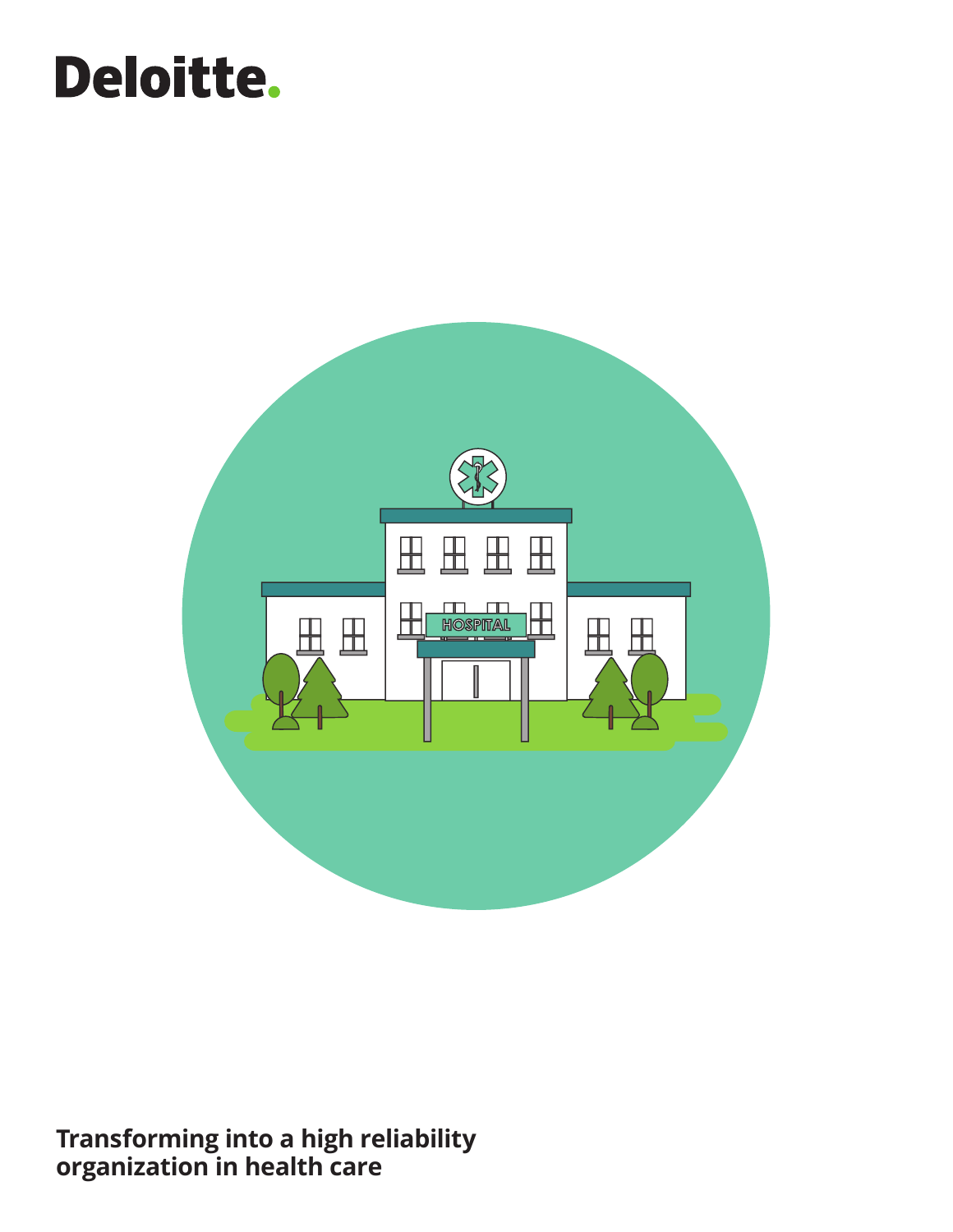### Introduction

US health care is in the midst of a major transformation, evolving from a financial model that pays for volume to one that pays for value and outcomes. With the introduction of the Medicare Access and CHIP Reauthorization Act of 2015 (MACRA), traditional fee-for-service (FFS) payments for physicians and other provider professionals are being replaced with risk-bearing business models and financial incentives that reward health care providers for improved patient outcomes and reduced costs.

Quality improvement, a core tenet in this transition to value-based care (VBC), has been a long-standing focus in US health care, starting with the creation of Medicare in the 1960s and later driven by organizations such as The Joint Commission and the Institute of Medicine (IOM) (see Milestones in US health care quality). The late 1990s and early 2000s, in particular, marked the beginning of a focus on improving outcomes through the delivery of higherquality health care.1 Over the past 20 years, this movement has evolved further, with increasing numbers of health care provider organizations starting the journey toward becoming a high reliability organization (HRO) that delivers quality care effectively, efficiently, and predictably. For many, though, the destination remains far ahead. Although it may take considerable time and effort to get there, this paper lays out a path for health care organizations that wish to embark on the journey.

HROs are entities which are exceptionally consistent at accomplishing their goals, avoiding potentially catastrophic errors in an environment where normal accidents can be expected due to risk factors and complexity, and delivering consistently safe and high-quality service.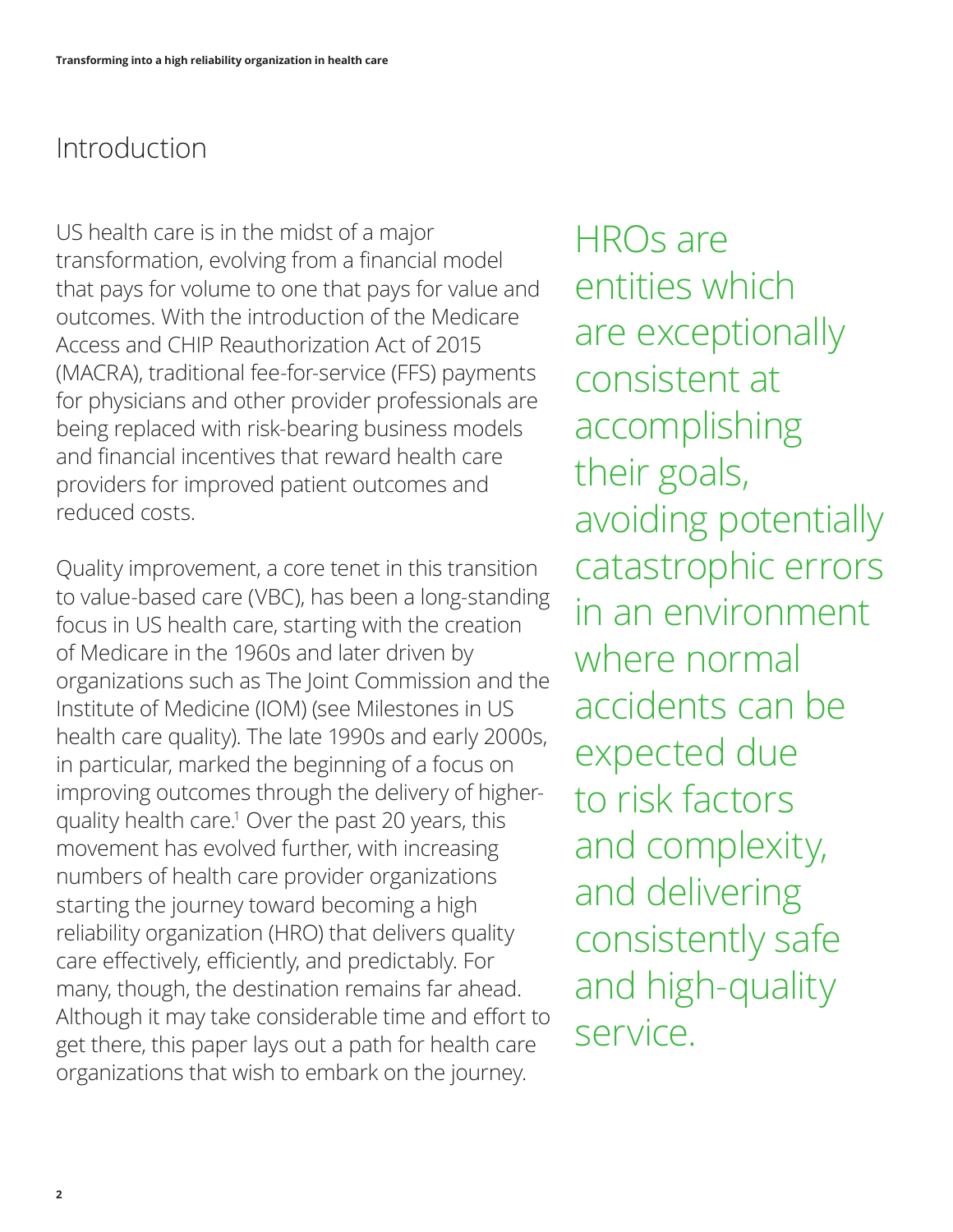#### **Milestones in US health care quality improvement**

*Early Quality Improvement Efforts in the Advent of Medicare - The creation of Medicare* in the 1960s not only aimed to improve access to health care but was a first step toward introducing and mandating quality control mechanisms across the industry, such as utilization review committees within health care systems, Professional Standards Review Organizations (PSROs), and ultimately Peer Review Organizations (PROs). Concurrently with the development of Medicare and increased focus on quality, in 1966, Dr. Avedis Donabedian created the first conceptual framework for measuring quality in health care by publishing "Evaluating the Quality of Medical Care." This subsequently led to the establishment of the Institute of Medicine (IOM) in 1970 by the National Academies of Science. The development of the IOM accelerated the focus for quality in health care, as the organization has launched numerous efforts on evaluating, informing, and improving the quality of health care for the past 50 years.<sup>2</sup>

*To Err is Human: Building a Safer Health System* – With the emergence of numerous quality organizations throughout the 1980s, including the creation of the Agency for Health Care Policy and Research in 1989, currently known as the Agency for Healthcare Research and Quality (AHRQ), the focus on quality was at the forefront of health care.3 In November 1999, the IOM released a report designed to increase awareness of US medical errors. Concluding that the know-how already exists to prevent many of these mistakes the report recommends a four-tiered approach by which government, health care providers, industry, and consumers can reduce preventable medical errors:4 1) Establishing a national focus to create leadership, research, tools, and protocols to enhance the knowledge base about safety; 2) Identifying and learning from errors by developing a nationwide public mandatory reporting system and by encouraging health care organi¬zations and practitioners to develop and participate in voluntary reporting systems; 3) Raising performance standards and expectations for improvements in safety through the actions of oversight organizations, professional groups, and group purchasers of health care; 4) Implementing safety systems in health care organizations to ensure safe practices at the delivery level.<sup>5</sup>

*Crossing the Quality Chasm: A New Health System for the 21st Century<sup>6</sup>* – This 2001 report from the IOM's Committee on the Quality of Health Care in America states that bringing state-ofthe-art care to all Americans in every community will require a fundamental, sweeping redesign of the entire health system.<sup>7</sup> The report makes an urgent call for changes to close the quality gap and provides overarching principles for specific direction for policymakers, health care leaders, clinicians, regulators, purchasers, and others.8

**Medicare and the CMS Innovation Center** – The Centers for Medicare and Medicaid Services (CMS) has played a critical role in driving the shift to a quality focus over the past few years, marked most recently by the introduction of the Medicare Access and CHIP Reauthorization Act of 2015 (MACRA), a payment law that will drive major health care payment and delivery system reform for clinicians, health systems, Medicare, and other government and commercial payers. The law establishes a path towards a new payment system that will more closely align reimbursement with quality and outcomes. The first performance reporting period under the law began January 1, 2017.9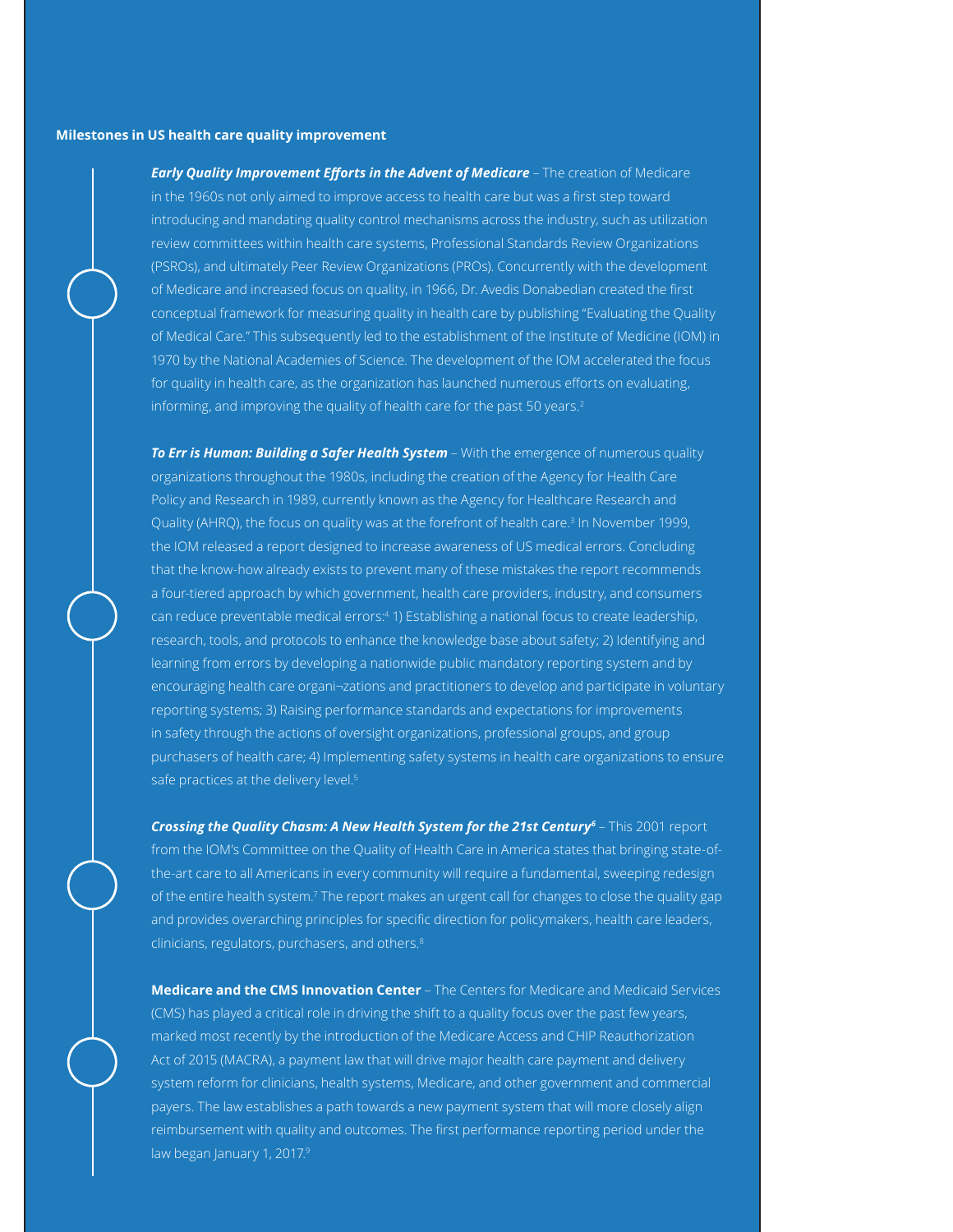### The journey to consistent health care quality

The US health care system's long-held FFS payment model reimburses professionals based on a narrow set of regulatory or reimbursement incentives for discrete activities, such as a doctor's visit, with no compensation for coordination across the care continuum. This payment system encourages delivery of high cost/high margin services and discourages delivery of lower margin services or coordination of care. These incentives can lead to rising costs as well as inefficient delivery and potentially poor quality of care, such as adverse events, medical errors, and infections, among others. In the FFS model, since physicians and hospitals are rewarded based on the volume of patients treated rather than outcomes, there is minimal incentive to maximize patient outcomes or contain costs.

In an effort to address this issue, the US health care system is currently undergoing a fundamental shift in its business model, moving from volume- to value-based care (VBC) with a focus on quality and outcomes. Many VBC incentives and penalties rely on quality measures. Thus, delivering quality health care consistently and reliably will be the key to succeeding in a value-based environment. Other drivers to improve health care quality include:10

**Transparency.** Governing bodies and educated consumers are demanding increased transparency into medical errors and quality measures.<sup>11</sup> In response, hospitals are more frequently releasing data-driven reports illustrating their commitment to quality and safety.

**Information.** Hospitals are leveraging health information technology (HIT)<sup>12</sup> to more accurately monitor care and evaluate outcomes. Automated reports have improved convenience, but also have resulted in new complexities and actually decreased efficiency in some areas.



**Tools and methodologies.** Quality improvement methodologies (e.g., Six Sigma, Lean)<sup>13</sup> are increasingly being applied in hospital settings. However, there remains a lack of widespread industry adoption.

Despite financial, clinical, and technology drivers – and dedicated efforts at many levels – the health care industry generally struggles to achieve widespread, consistent quality improvement. As noted by Mark Chassin, President of The Joint Commission, "It's clear that we've made progress in a number of areas, in reducing healthcare-associated infections, for example. But we still have very serious quality problems, partly because the goal posts keep moving… what constituted high quality 10 years ago is not the same as what constitutes high quality today. It's a constant state of activity to increase safety and quality."<sup>14</sup>

One answer to providing consistent, widespread quality in health care already exists in other industries: Become an HRO. HROs are entities which are exceptionally consistent at accomplishing their goals, avoiding potentially catastrophic errors in an environment where normal accidents can be expected due to risk factors and complexity, and delivering consistently safe and high-quality service.

Delivering quality health care consistently and reliably will be the key to succeeding in a value-based environment.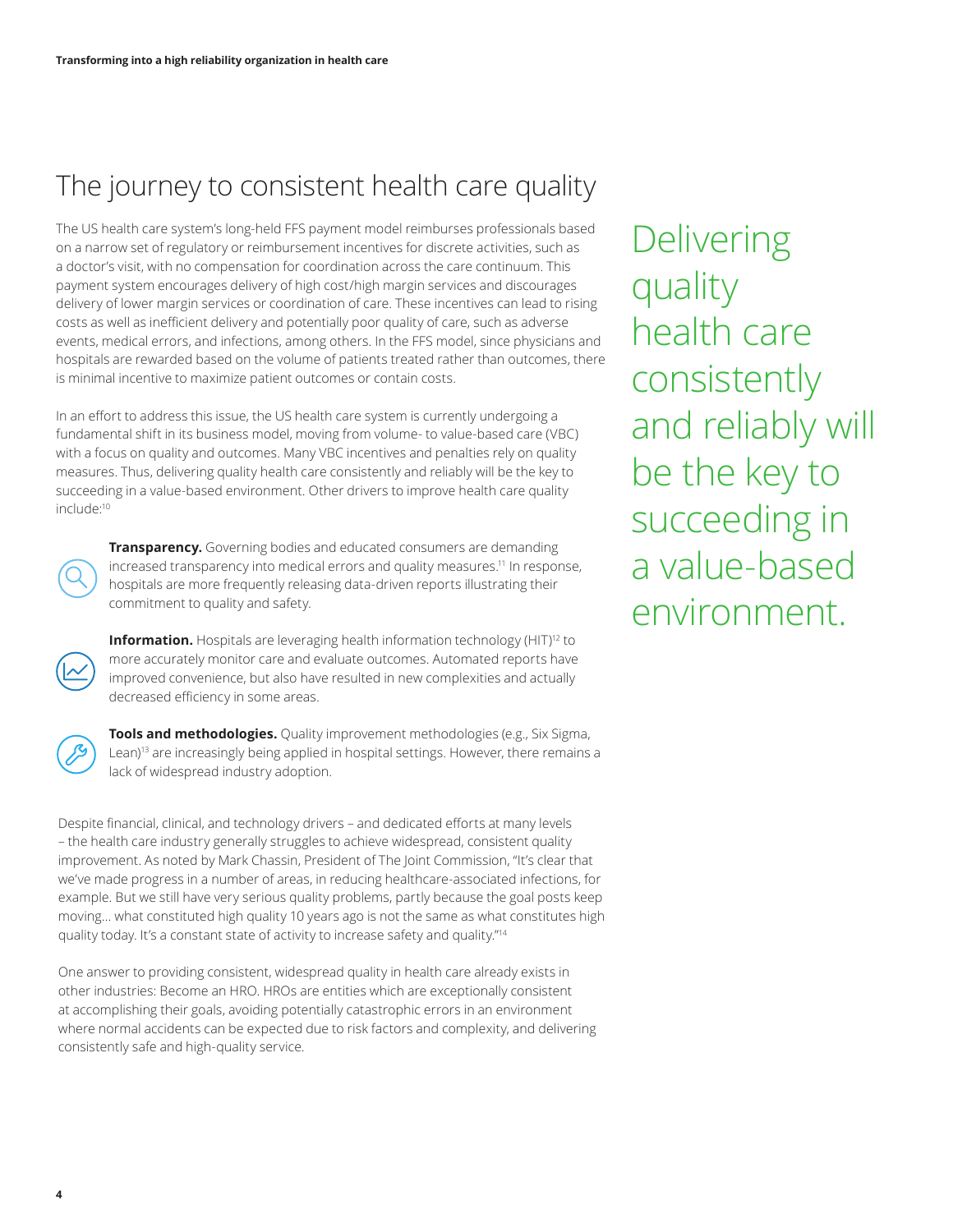Traditional HROs include airlines, nuclear power plants, chemical processing, military operations, and firefighting crews.15 Among defining characteristics, HROs rarely have errors; they have been highly successful in honing their abilities to act reliably and handle adversity.<sup>16</sup> In addition, HROs prize the identification of "near misses" as an opportunity to extract lessons, analyze what occurred, and adjust protocols or procedures to reduce future risk.<sup>17</sup>

Structurally, HROs typically are based on six foundational elements:<sup>18</sup>

- 1. **Sensitivity to operations**. HROs work quickly to identify anomalies, problems in their system, and potential errors to reduce the number of actual errors.
- 2. **Reluctance to simplify.** HROs avoid overly simple explanations of failure. This does not mean that HROs do not work to simplify processes as much as possible; rather, they do not attribute failure to a singular cause.
- 3. **Preoccupation with failure.** HROs are focused on predicting and eliminating catastrophes rather than reacting to them. "Near misses" are viewed as opportunities to improve current systems.
- 4. **Deference to expertise.** HROs cultivate a culture in which team members and organizational leaders defer to the most knowledgeable – not the most senior or experienced – person relevant to the issue at hand.
- 5. **Resilience.** HROs pay close attention to their ability to quickly contain errors and improvise when difficulties occur so that systems are resilient and can function despite setbacks.
- 6. **Collective mindfulness.** "Operating 'mindfully" and making critical adjustments in a timely manner to manage the unexpected in a challenging, highly competitive environment"19 creates a culture of safety and sustains highly reliable systems. Collective mindfulness also provides a mental orientation that enables continuous learning and evaluation by allowing leaders at all levels to consistently identify potential errors or unsafe conditions before they pose substantial risk.

These elements serve as foundational principles for developing a strategy focused on high reliability and support the four strategic pillars (Figure 1):

- **Stakeholder engagement.** Leaders serve as champions of quality, establishing it as a priority imperative for the entire organization. Other stakeholders should be empowered to own quality efforts, which should be tracked and monitored to enforce accountability.
- **Continuous improvement.** Quality improvement methodologies should be supported and reinforced through well-defined tools and practices. Efforts should be executed with consistency and rigor. Organizations should strive for excellence by establishing standards and continuously enhancing the approach to quality.
- **Learning organization.** Understanding of quality improvement should be enterprise-wide, as well as customized for competency at each function and level. Organizations should develop a universal culture of learning in which knowledge is respected and shared.
- **Prioritization and coordination.** Initiatives should be evaluated for alignment with strategic goals and prioritized accordingly. Resources should be dedicated to areas with the greatest impact and least amount of disruption. Data and reports should be meaningfully communicated across all stakeholders.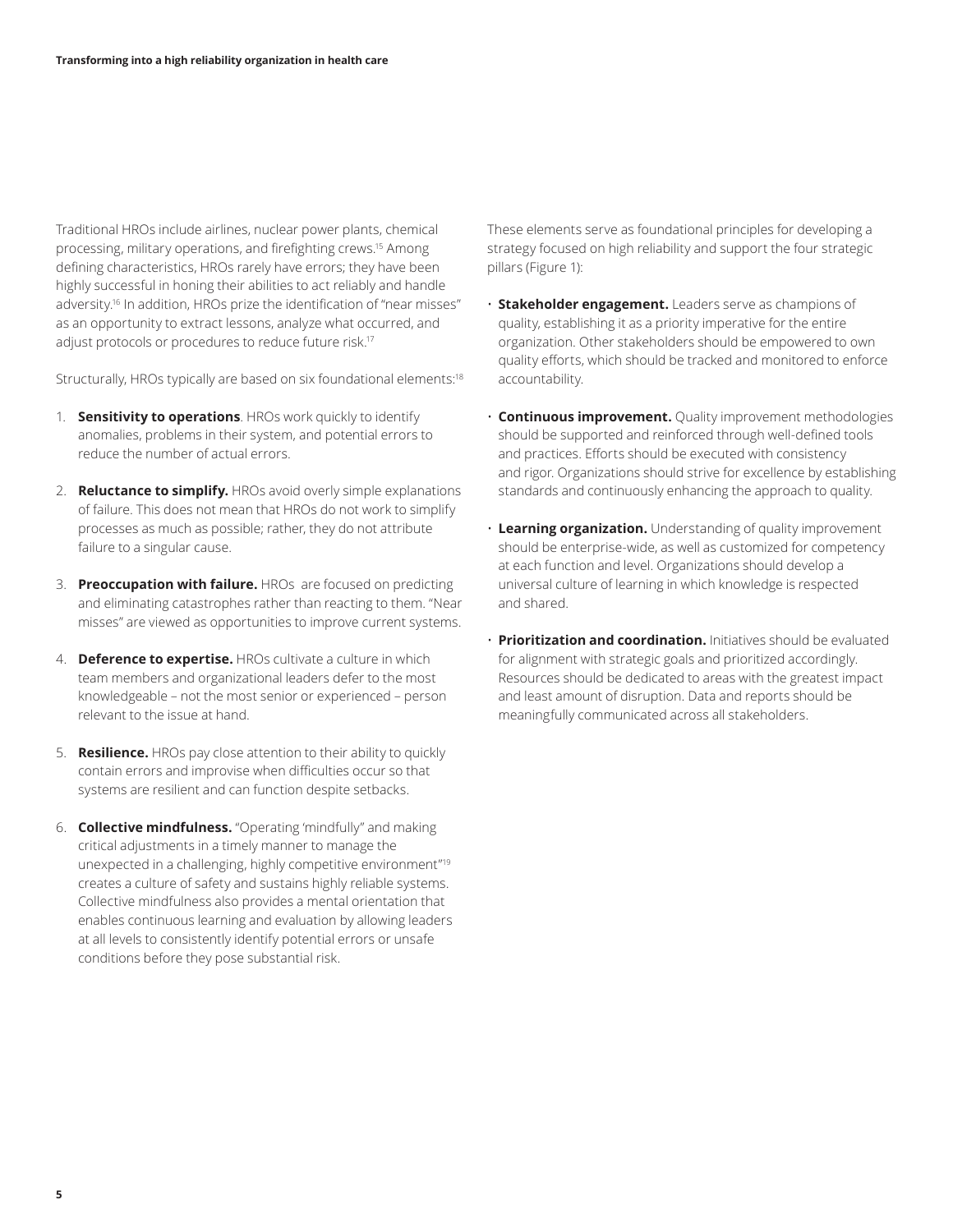These pillars emphasize the avoidance of errors and promotion of quality as primary objectives through cohesiveness, consistency, and pursuit of perfection. Although achievement of perfection may seem all but impossible in organizations as complex as health systems, it is the very act of striving to reach that high level of execution which can allow an organization to attain excellence. The strategic pillars represent critical factors for transforming the way a system approaches processes and can further enable employees to champion change across departments and functions. The pillars provide an organization with a refreshed framework for delivering services in a more highly reliable manner, guided by engaged leadership, evidence-based practice, and harmonized objectives.

#### **Figure 1. Elements of an HRO in health care**



© 2017 Deloitte Development LLC. All rights reserved.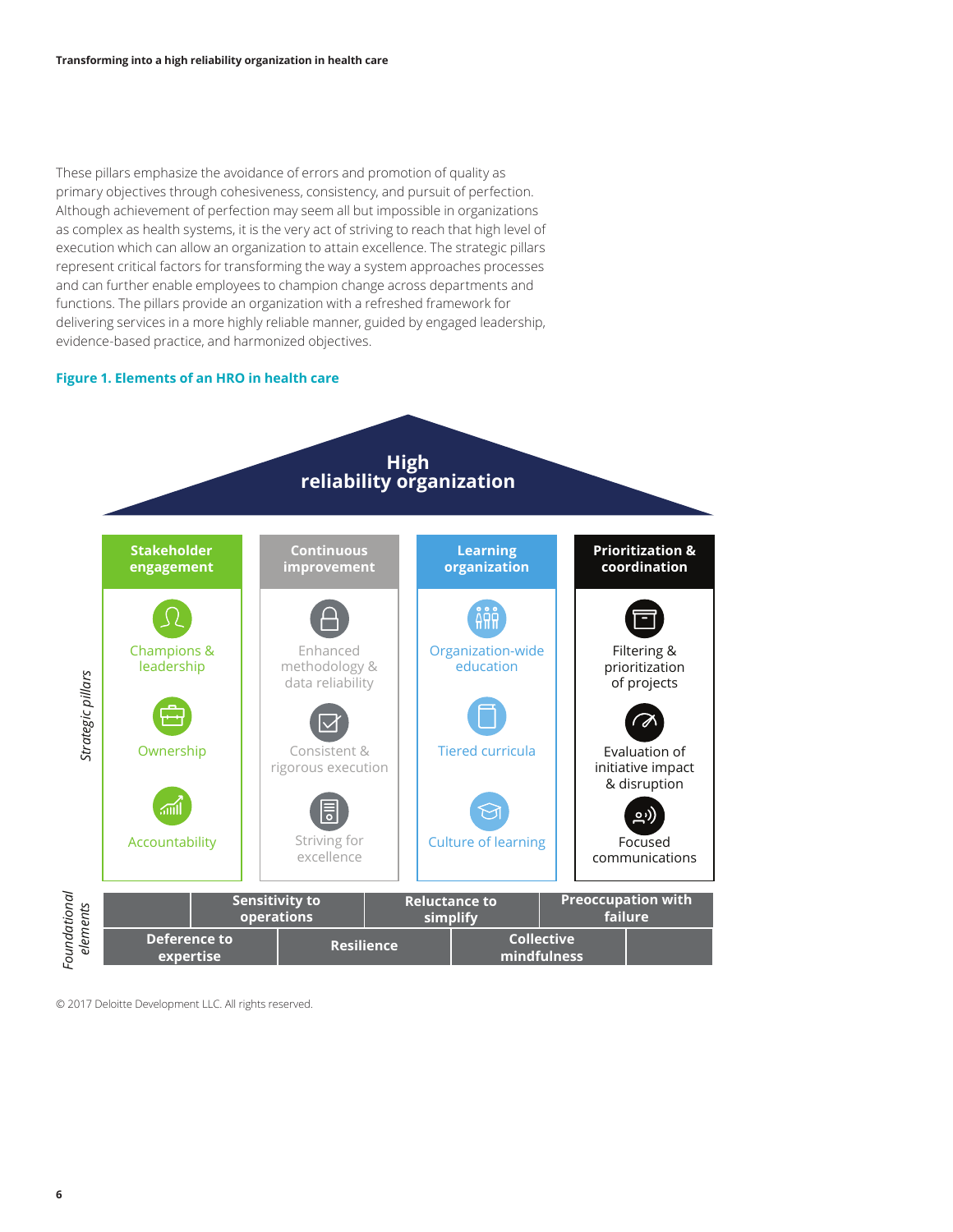### Critical success factors

Simply adopting an HRO structure is not enough to transform a hospital or health care system into a true HRO. This effort typically requires a multidisciplinary approach as well as cultural change.

| Category                           | <b>Critical success factor</b>                                                                                                                            | <b>Related HRO elements</b>                                                                                         | <b>Description/example</b>                                                                                                                                                                                                                                                                                                                                                                               |
|------------------------------------|-----------------------------------------------------------------------------------------------------------------------------------------------------------|---------------------------------------------------------------------------------------------------------------------|----------------------------------------------------------------------------------------------------------------------------------------------------------------------------------------------------------------------------------------------------------------------------------------------------------------------------------------------------------------------------------------------------------|
| Multi-<br>disciplinary<br>approach | Align the need for quality with the<br>overall strategic, operational, and<br>financial goals of the organization                                         | · Sensitivity to operations,<br>Reluctance to simplify<br>· Preoccupation with failure<br>· Collective mindfulness  | · Incorporate quality considerations<br>into business decisions and resource<br>allocation                                                                                                                                                                                                                                                                                                               |
|                                    | Involve all impacted stakeholders<br>in the planning and development<br>phase                                                                             | • Reluctance to simplify<br>· Deference to expertise<br>· Resilience<br>· Collective mindfulness                    | · Recruit buy-in across clinical and<br>nonclinical facilities, functions,<br>departments, levels, and teams<br>to effectively take initiatives from<br>concept to fruition<br>· Secure physician engagement and<br>employ them as champions of<br>transformation by emphasizing that<br>changes will not negatively impact<br>efficiency and productivity                                               |
|                                    | <b>Choose culturally contextual</b><br>solutions that are appropriate to<br>your specific organization and that will<br>most effectively impact behaviors | · Sensitivity to operations<br>• Reluctance to simplify<br>· Resilience                                             | · Two health systems successfully<br>reduced medication dispensing<br>errors with two different approaches.<br>Interruptions were reduced by:<br>1. Distributing dispensing machines<br>farther apart on unit floors and<br>marking them off with red tiles <sup>20</sup><br>2. Requiring nurses to wear<br>bright yellow sashes as an<br>indication that they should<br>not be distracted <sup>21</sup> |
| <b>Cultural</b><br>transformation  | <b>Communicate the future-state</b><br>goal of developing overall quality<br>infrastructure with system-wide<br>participation                             | · Sensitivity to operations<br>· Preoccupation with failure<br>· Collective mindfulness                             | · Create a governance structure which<br>includes high reliability as a focus<br>and establish a regular basis of<br>touchpoints to provide updates and<br>seek executive support                                                                                                                                                                                                                        |
|                                    | Demonstrate that it is okay to<br>make errors as long as they can be<br>learned from and corrected                                                        | · Sensitivity to operations<br>· Preoccupation with failure<br>· Resilience, Collective mindfulness                 | • Develop incentives that appropriately<br>reward active pursuit of the<br>achievement of high reliability<br>· Emphasize that individual mistakes<br>can provide excellent learning<br>experiences, and ensure systems<br>are in place that will minimize<br>catastrophic error                                                                                                                         |
|                                    | <b>Empower employees to</b><br>proactively solve problems to<br>provide the best patient care possible                                                    | · Sensitivity to operations<br>· Preoccupation with failure<br>· Deference to expertise<br>· Collective mindfulness | · In manufacturing, a technique called<br>"Stop the Line" is used to identify<br>and correct inefficiencies as soon<br>as possible by enabling employees<br>to take action when they observe<br>defects in the process                                                                                                                                                                                   |

Importantly, embracing quality improvement is not necessarily synonymous with making significant technology investments<sup>22</sup> or system overhauls. Rather, quality can be embraced in big and small ways. Organizations frequently find that simplifying processes and reducing the number of handoffs can be the key to eliminating errors.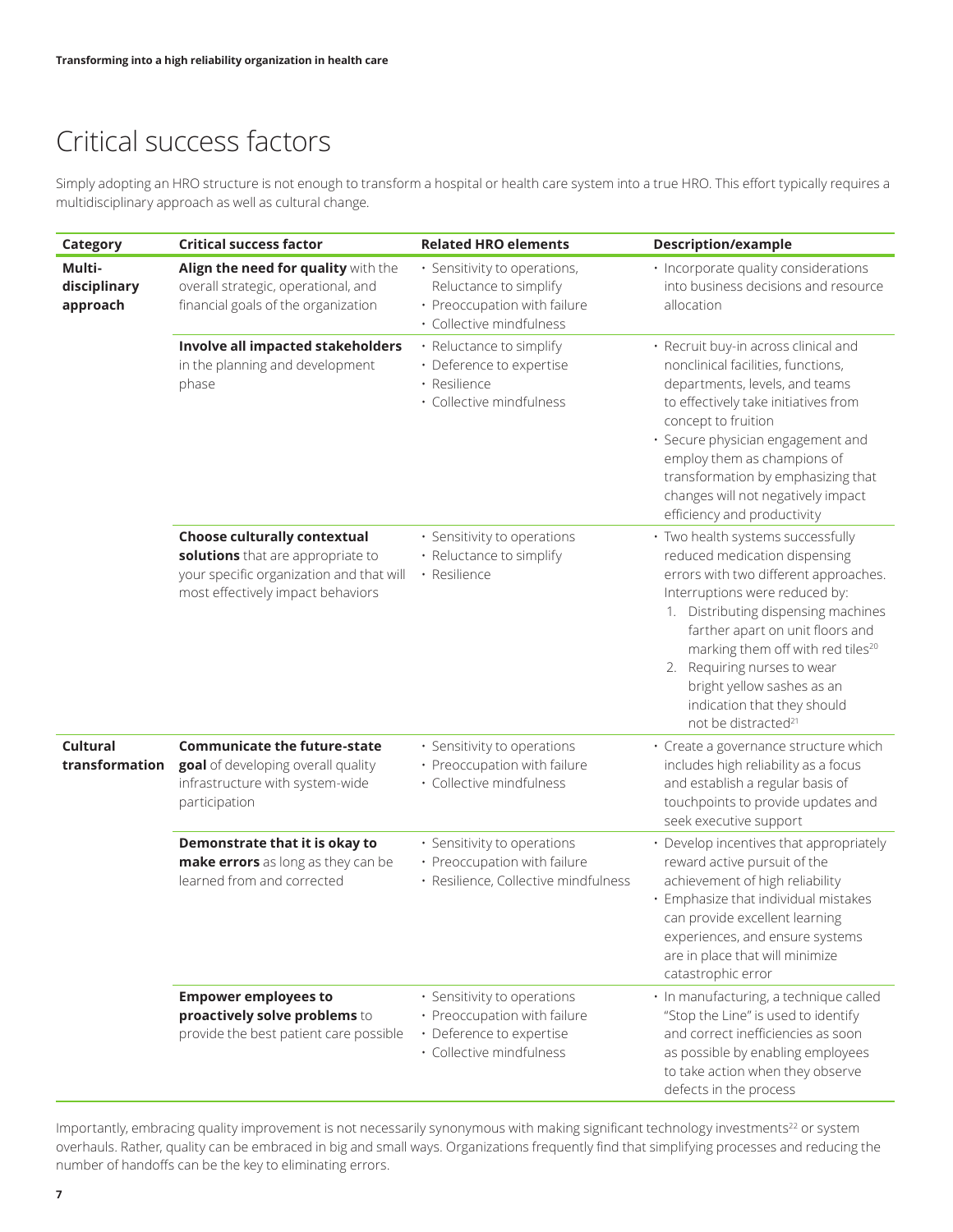### Expect challenges along the way

All organizations pursuing high reliability are likely to face complex environmental challenges but health care provider organizations often have their own set of issues.

- Many health care organizations are highly hierarchal, deferential to roles, and slow to change – all of which can compromise quality.23 Leaders may be hesitant to take on departments that are resistant to new processes.
- Staff may perceive conflicting messages regarding priorities of accommodating physicians, satisfying patients, and achieving financial goals.<sup>24</sup>
- A lack of clearly defined and communicated expectations and accountabilities for adopting evidence-based practices, as well as a lack of incentives for implementation, may limit physician participation and physician leadership.25
- Establishing effective training programs and requirements to focus on evidence-based clinical practice and continuing education on the science of improvement can be costly and seen as burdensome to employees and physicians who already have time constraints. In addition, hospitals and health systems often have high turnover rates and less intact teams, making training and standardization critical yet challenging.26
- Analytic resources may not have the capacity or the appropriate technology required to respond to all requests for the quality program and produce higher-level analytics (beyond reporting alone) without system-level leadership and support.
- Individual patients react differently to medications, procedures, and therapies, so care cannot be standardized in the same way that processes in other industries with high reliability can, such as airlines and power plants. Also, patients' behavior can vary and change over time, especially if they are trying to manage a chronic condition, creating unpredictability and challenges unmatched in other industries.27
- While HROs aim to prevent and recognize errors early to avoid them in the future, hospitals often take a retrospective review of quality and, at times, tolerate poorly designed or ineffective approaches to quality.28
- Given the rapid pace of change and competitive pressures, health care organizations are often challenged to maintain focus on process improvement efforts. Redirecting organizational effort and resources to other goals may impede the progress to becoming an HRO.

All organizations pursuing high reliability are likely to face complex environmental challenges but health care provider organizations often have their own set of issues.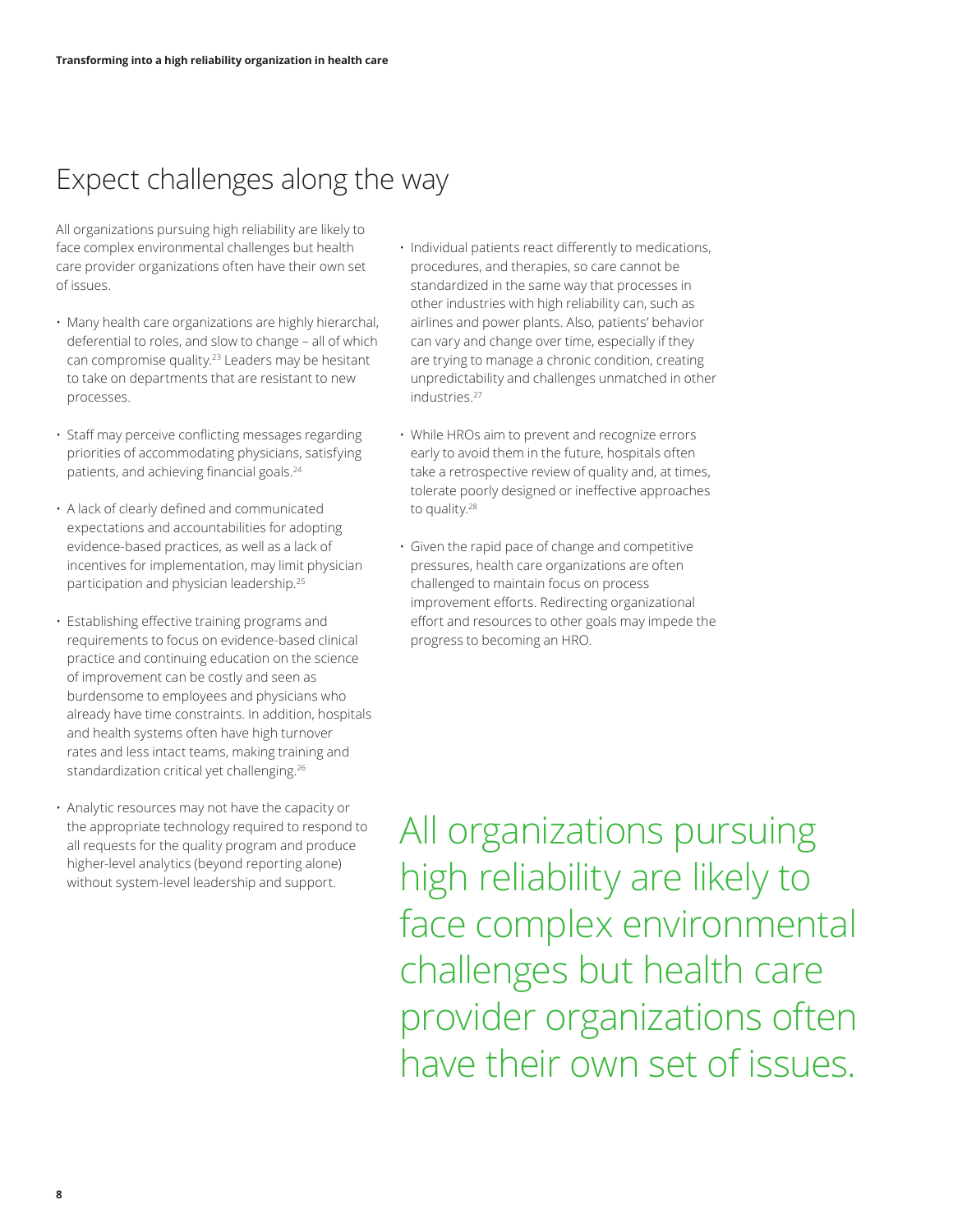#### Smart first steps

What strategies and capabilities do hospitals and health systems need to begin to overcome these challenges? The following smart first steps can guide their journey to becoming HROs:

- **Commit to a goal:** Evaluate organizational priorities and develop vision statements and guiding principles to establish a quality-focused culture built upon the foundations and pillars of high reliability, and ensure key stakeholders understand the importance and rationale for embracing these principles.
- **Embrace the leadership challenge:** Ensure leadership understands and embodies the principles and tenets of high reliability, taking a "top-down and bottoms up" approach to quality and patient safety. Demonstrate strong leadership and an approach to quality and patient safety that is pervasive at all levels of the organization.
- **Develop and support champions:** Begin to engage stakeholders early and often through creation of quality champion change agents that help other stakeholders embrace these approaches and concepts.
- **Establish governance:** Design a governance and oversight structure and system to manage and own quality improvement within the organization.
- **Train for excellence:** Educate key stakeholders and develop a quality-focused curriculum, emphasizing the importance of ongoing and continuous learning at all levels. Adopt robust process-improvement tools and procedures to achieve sustainable high reliability.
- **Develop and use information:** Gather, aggregate, and analyze available data and train others to understand, interpret, and identify actionable insights that help guide the organization and contribute to continuous quality improvement.
- **Promote a culture of improvement:** Reinforce "systemness" through effective communication and messaging to encourage information-sharing and global problem-solving. Promote a culture of openness through team check-ins or executive walk-arounds, and empower staff to challenge questionable or inappropriate behaviors.29
- **Learn early and often:** Consider the complexities of each situation to properly understand what happened and/or will happen in the future.<sup>30</sup> In addition, procure accurate and complete information about a given situation and use it to guide decision making<sup>31</sup>
- **Proactively address risk:** Address any error of system breakdown as a high priority despite the magnitude of the issue, and act quickly based on observed data points.<sup>32</sup> Remain resilient and nimble despite errors and demonstrate the ability to avoid failure over time.<sup>33</sup>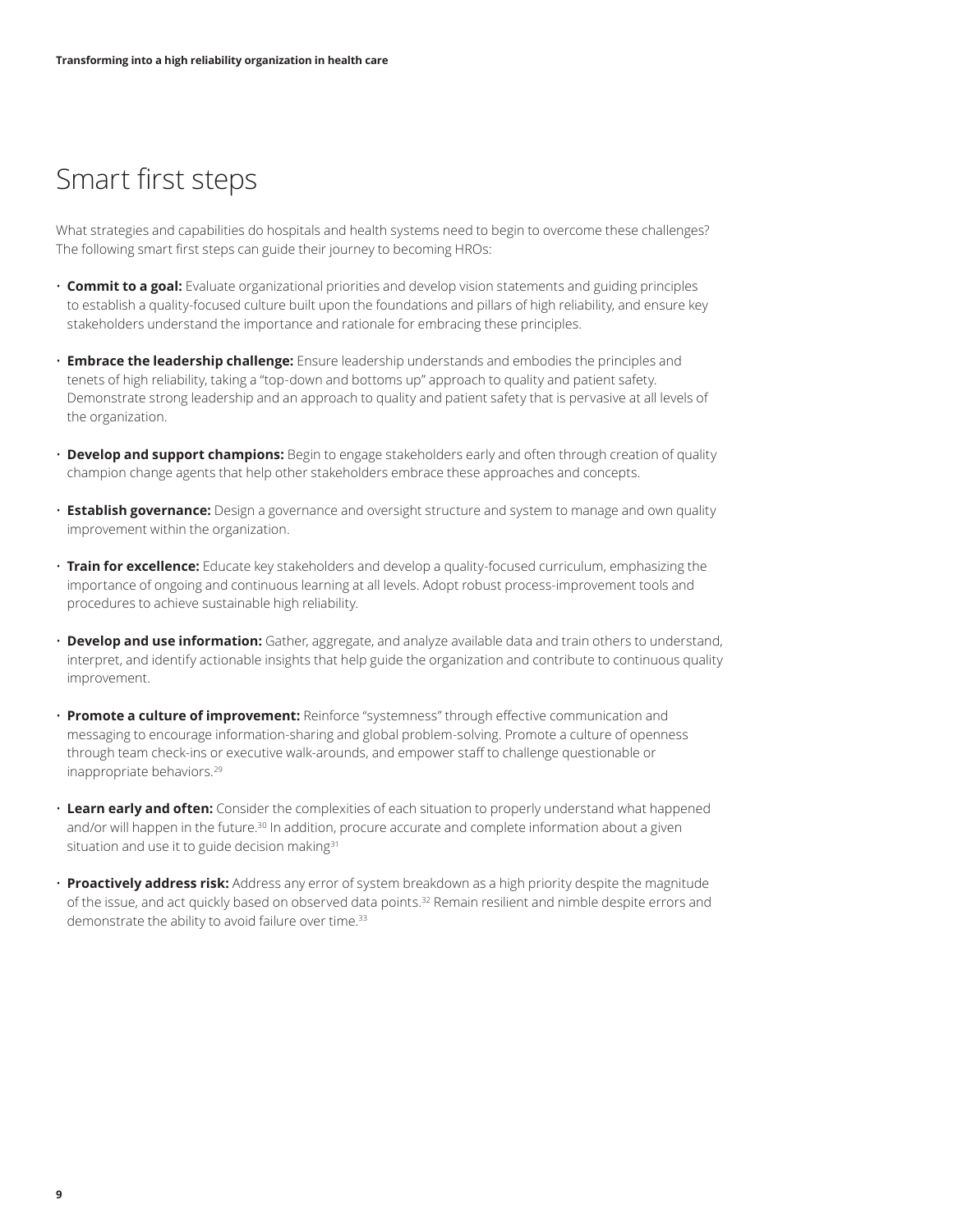## Case Study: Health system adopts HRO structure and principles



**Issue:** Deloitte worked with a mid-sized regional health system to design a future-state sustainable quality improvement strategy aligning clinical, operational, and financial elements to achieve excellence.

- **Solution:** We worked with our client to build the structure, philosophies, and principles of an HRO, and tested the new framework via two quality improvement initiatives around orthopedics and obstetrics. These specialties were chosen because they were high volume and high growth areas and because these specialties have relatively well-defined care pathways. We focused on:
- **Improved process development:** One consistent methodology for improvement efforts across the entire enterprise, including tools, forms, and details to support adoption
- **Organizational planning:** Detailed job descriptions, committee charters, and clear roles and responsibility mappings to support future-state improved quality organization and governance
- **Communication planning:** A consolidated, streamlined communication plan to not only support change efforts, but serve as a vehicle for ongoing communication around quality
- **Education:** Development of detailed curricula and education materials to support the designed, tiered quality education structure
- **Data management and technology:** Identification of technology and management needs in order to support an effective quality program
- **Improved application and execution:** Standardized practices and protocols for orthopedics and obstetrics to enhance quality and reduce clinical variation

**Impact:** Deloitte helped guide the transformational change necessary to truly focus on quality improvement. Once the structures and philosophies were in place, we were able to test this approach with initiatives for orthopedics and obstetrics. Using literature to identify leading practices, data analytics around actual costs, volumes, outcomes, and length of stay, and perspectives from multidisciplinary teams from across the patient care continuum, we helped the organization design future-state processes with an eye towards increased quality and efficiency. Once the initiatives were identified, the teams had work plans and other tools designed by Deloitte already in place to aid in prioritization, implementation, and tracking of progress towards goals. This approach, coupled with setting clear metrics for success, helped ensure the greatest degree of predictability in results. The framework for high reliability was put into practice in a way that was sustainable for the organization to maintain and advance going forward.



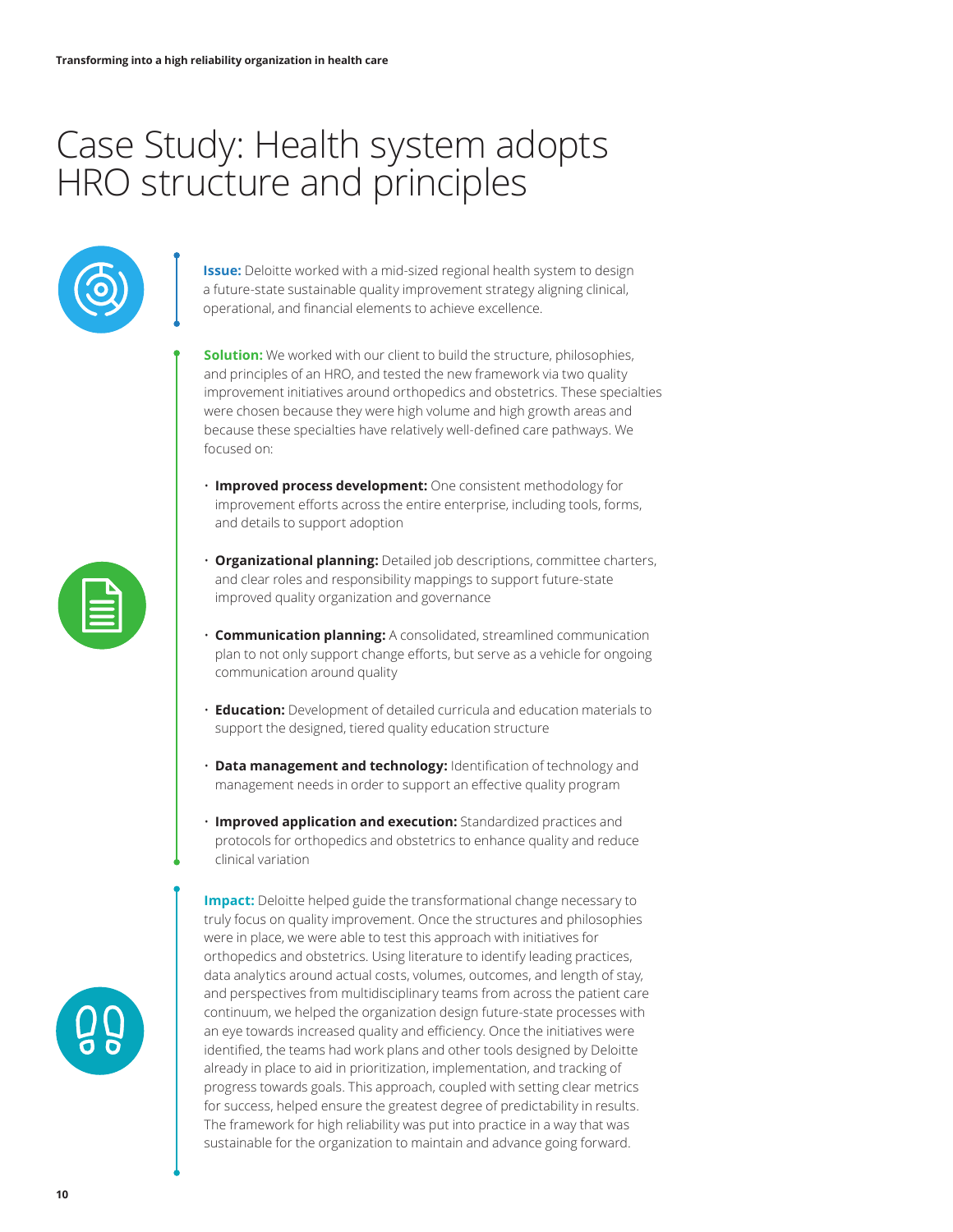### This journey's end is just the beginning

Health care is, and is expected to remain, a highly complex, high-risk industry. The quest to deliver consistently safe and high-quality patient care – especially in the face of changing reimbursement models, clinical innovations, and technology advancements – means that the end of a provider's journey to become a high reliability organization is really just the beginning of institutionalizing quality across all departments, employees, and processes. Such a transformative change cannot be accomplished simply by increasing funding for ongoing quality measurement and reporting activities. Instead, health care organizations will likely need to fundamentally change their approach to quality by embracing a cultural paradigm shift, engaging all stakeholders at all levels, and valuing the expertise that individuals bring.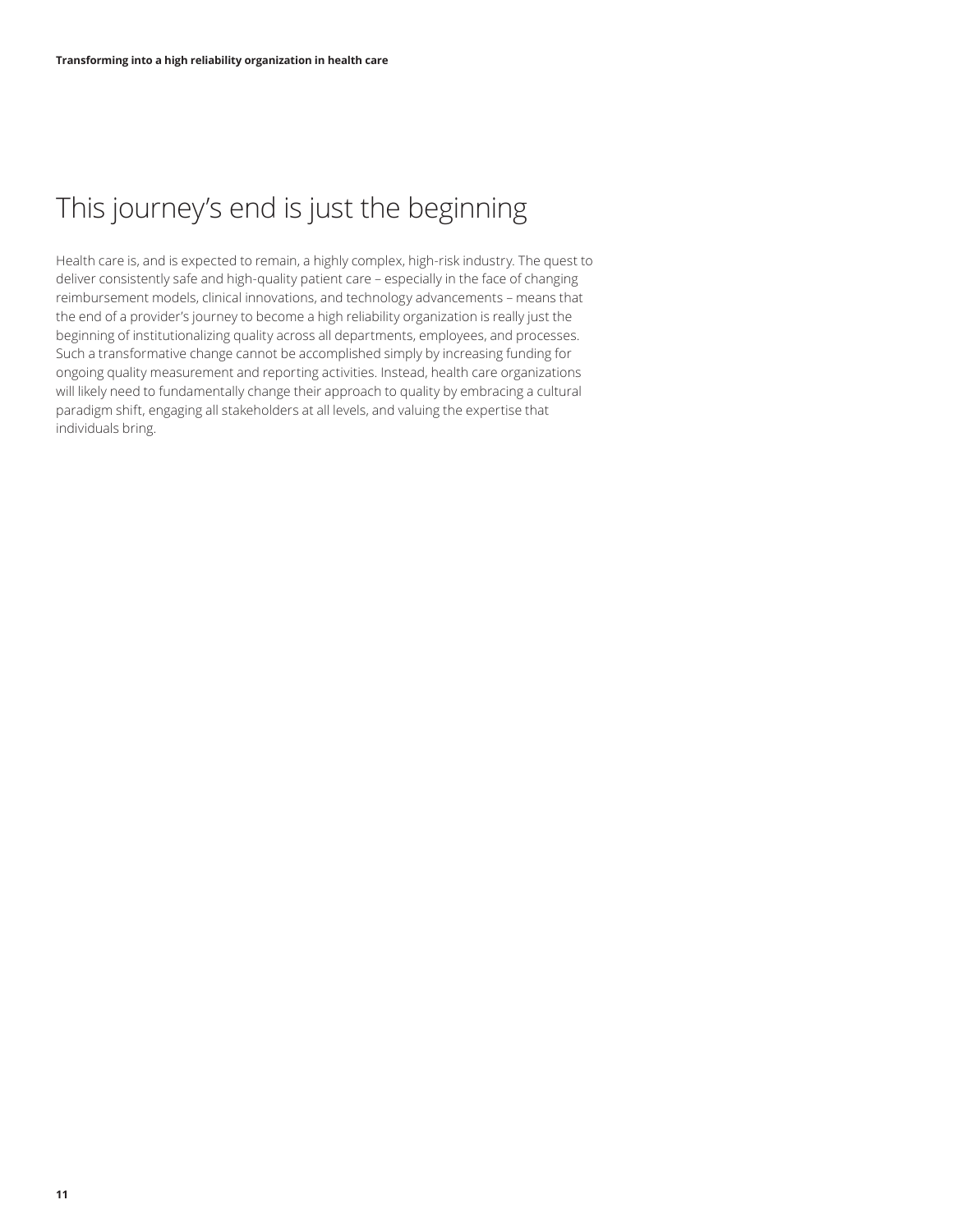#### **Authors**

**Ken Abrams, MD** Managing Director Deloitte Consulting LLP kabrams@deloitte.com **Mark Snyder, MD**  Specialist Executive Deloitte Consulting LLP msnyder@deloitte.com **Alison Rotondo** Senior Consultant Deloitte Consulting LLP alrotondo@deloitte.com **Ellen Lesser**

Business Analyst Deloitte Consulting LLP ellesser@deloitte.com

#### **References**

- 1. Chassin, Mark R. and Loeb, Jerod M. "High-Reliability Health Care: Getting There from Here." The Joint Commission, 2013.
- 2. Marjoua, Youssra and Bozic, Kevin J. "Brief history of quality movement in US healthcare." Curr Rev Musculoskelet Med. 2012 Dec; 5(4): 265–273. https://www.ncbi.nlm.nih.gov/pmc/articles/PMC3702754/
- 3. Marjoua, Youssra and Bozic, Kevin J. "Brief history of quality movement in US healthcare." Curr Rev Musculoskelet Med. 2012 Dec; 5(4): 265–273. https://www.ncbi.nlm.nih.gov/pmc/articles/PMC3702754/
- 4. "To Err is Human: Building a Safer Health System." Institute of Medicine, 1999. http://nationalacademies.org/hmd/~/media/Files/ Report%20Files/1999/To-Err-is-Human/To%20Err%20is%20Human%201999%20%20report%20brief.pdf
- 5. Ibid.
- 6. Institute of Medicine. 2001. Crossing the Quality Chasm: A New Health System for the 21st Century. Washington, DC: The National Academies Press. https://doi.org/10.17226/10027
- 7. Ibid.
- 8. Ibid.
- 9. "MACRA: Disrupting the health care system at every level." Deloitte Center for Health Solutions, 2016. https://www2.deloitte.com/us/en/ pages/life-sciences-and-health-care/articles/macra.html
- 10. "Becoming a High Reliability Organization: Operational Advice for Hospital Leaders." AHRQ, April 2008.
- 11. Ibid.
- 12. Ibid.
- 13. Ibid.
- 14. "We still have very serious quality problems." Modern Healthcare, January 9, 2016. http://www.modernhealthcare.com/article/20160109/ MAGAZINE/301099952
- 15. Chassin, Mark R. and Loeb, Jerod M. "High-Reliability Health Care: Getting There from Here." The Joint Commission, 2013.
- 16. Ibid.
- 17. "Becoming a High Reliability Organization: Operational Advice for Hospital Leaders." AHRQ, April 2008.
- 18. Ibid.
- 19. Weick, Karl E. and Sutcliffe, Kathleen. "Managing the Unexpected: Resilient Performance in an Age of Uncertainty." 2001.
- 20. "Becoming a High Reliability Organization: Operational Advice for Hospital Leaders." AHRQ, April 2008.
- 21. McCreary, Lew. "Kaiser Permanente's Innovation on the Front Lines." Harvard Business Review, 2010.
- 22. "Becoming a High Reliability Organization: Operational Advice for Hospital Leaders." AHRQ, April 2008.
- 23. Chassin, Mark R. and Loeb, Jerod M. "High-Reliability Health Care: Getting There from Here." The Joint Commission, 2013.
- 24. Ibid.
- 25. Ibid.
- 26. Ibid.
- 27. Ibid.
- 28. Ibid.
- 29. Becoming a High Reliability Organization: Operational Advice for Hospital Leaders." AHRQ, April 2008.
- 30. Chassin, Mark R. and Loeb, Jerod M. "High-Reliability Health Care: Getting There from Here." The Joint Commission, 2013., Marjoua, Youssra and Bozic, Kevin J. "Brief history of quality movement in US healthcare." Curr Rev Musculoskelet Med. 2012 Dec; 5(4): 265–273. https:// www.ncbi.nlm.nih.gov/pmc/articles/PMC3702754/
- 31. Marjoua, Youssra and Bozic, Kevin J. "Brief history of quality movement in US healthcare." Curr Rev Musculoskelet Med. 2012 Dec; 5(4): 265–273. https://www.ncbi.nlm.nih.gov/pmc/articles/PMC3702754/
- 32. Chassin, Mark R. and Loeb, Jerod M. "High-Reliability Health Care: Getting There from Here." The Joint Commission, 2013., Marjoua, Youssra and Bozic, Kevin J. "Brief history of quality movement in US healthcare." Curr Rev Musculoskelet Med. 2012 Dec; 5(4): 265–273. https:// www.ncbi.nlm.nih.gov/pmc/articles/PMC3702754/
- 33. "Becoming a High Reliability Organization: Operational Advice for Hospital Leaders." AHRQ, April 2008.